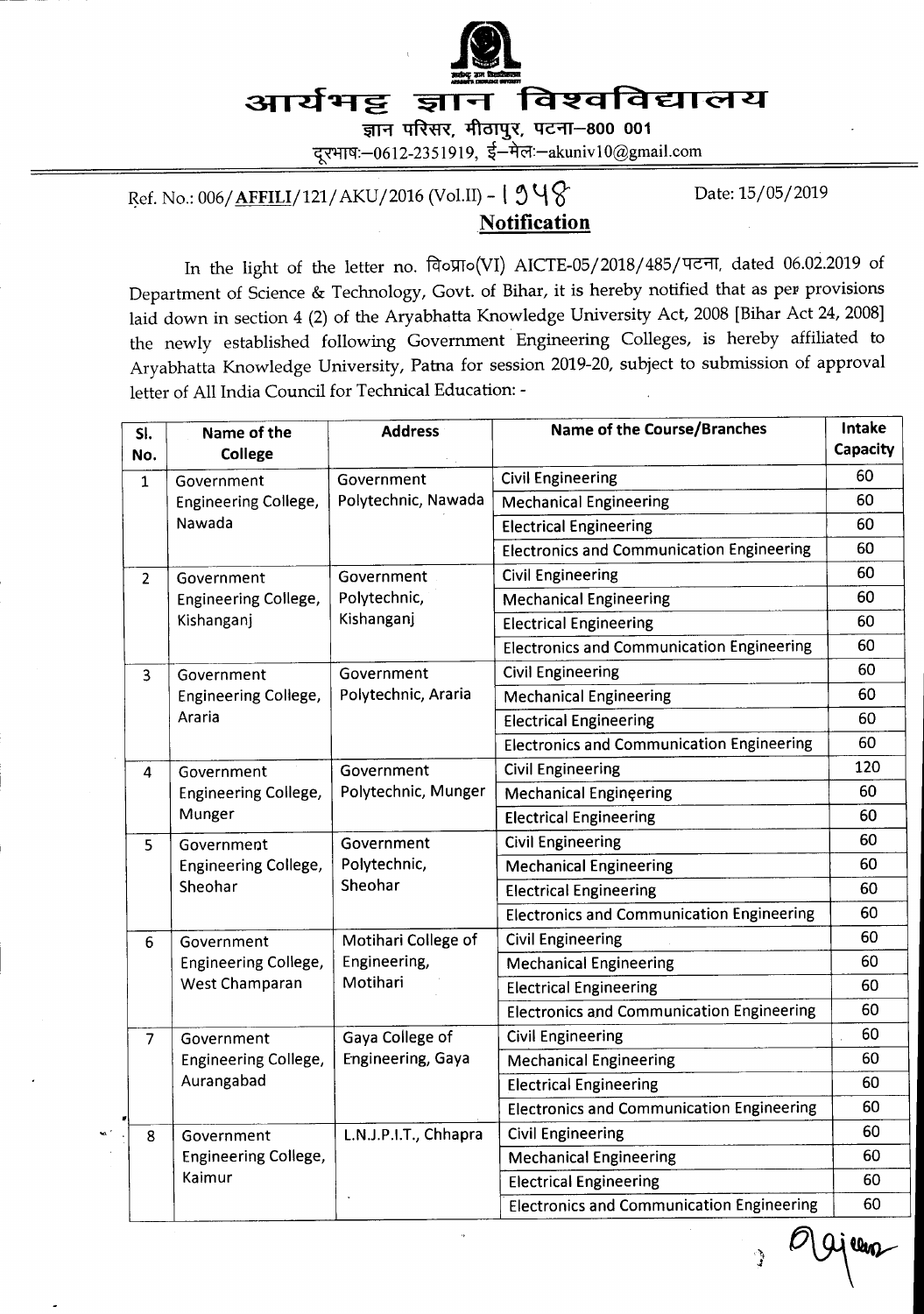

## विश्वविद्यालय आर्यभट्ट ज्ञान

ज्ञान परिसर, मीठापुर, पटना-800 001<br>दूरभाष:-0612-2351919, ई-मेल:-akuniv10@gmail.com

|          |                                                                                                      | B.K.N.S. Govt.                                                                                                                                                                   | <b>Civil Engineering</b>                         | 60  |
|----------|------------------------------------------------------------------------------------------------------|----------------------------------------------------------------------------------------------------------------------------------------------------------------------------------|--------------------------------------------------|-----|
| 9        | Government<br>Engineering College,<br>Gopalganj                                                      | Polytechnic,                                                                                                                                                                     | <b>Mechanical Engineering</b>                    | 60  |
|          |                                                                                                      | Gopalganj                                                                                                                                                                        | <b>Electrical Engineering</b>                    | 120 |
|          |                                                                                                      | Government                                                                                                                                                                       | <b>Civil Engineering</b>                         | 120 |
| 10       | Government<br>Engineering College,<br>Madhubani                                                      | Polytechnic,                                                                                                                                                                     | <b>Mechanical Engineering</b>                    | 60  |
|          |                                                                                                      | Madhubani<br>Government                                                                                                                                                          | <b>Electrical Engineering</b>                    | 60  |
|          |                                                                                                      |                                                                                                                                                                                  | Civil Engineering                                | 60  |
| 11       | Government<br>Engineering College,<br>Siwan                                                          | Polytechnic, Siwan<br>Government                                                                                                                                                 | <b>Mechanical Engineering</b>                    | 60  |
|          |                                                                                                      |                                                                                                                                                                                  | <b>Electrical Engineering</b>                    | 120 |
|          |                                                                                                      |                                                                                                                                                                                  | <b>Civil Engineering</b>                         | 120 |
| 12       | Government<br>Engineering College,<br>Jehanabad                                                      | Polytechnic, Tekari,<br>Gaya<br>Government                                                                                                                                       | <b>Mechanical Engineering</b>                    | 60  |
|          |                                                                                                      |                                                                                                                                                                                  | <b>Electrical Engineering</b>                    | 60  |
|          |                                                                                                      |                                                                                                                                                                                  | <b>Civil Engineering</b>                         | 60  |
| 13<br>14 | Government<br><b>Engineering College,</b><br>Arwal<br>Government<br>Engineering College,<br>Khagaria | Polytechnic, Gaya<br>Government<br>Polytechnic, Purnia<br><b>Bakhtiyarpur College</b><br>of Engineering,<br><b>Bakhtiyarpur (New</b><br>Building)<br><b>Bakhtiyarpur College</b> | <b>Mechanical Engineering</b>                    | 60  |
|          |                                                                                                      |                                                                                                                                                                                  | <b>Electrical Engineering</b>                    | 120 |
|          |                                                                                                      |                                                                                                                                                                                  | <b>Civil Engineering</b>                         | 120 |
|          |                                                                                                      |                                                                                                                                                                                  | <b>Mechanical Engineering</b>                    | 60  |
|          |                                                                                                      |                                                                                                                                                                                  | <b>Electrical Engineering</b>                    | 60  |
|          |                                                                                                      |                                                                                                                                                                                  | Civil Engineering                                | 60  |
| 15       | Government<br>Engineering College,<br><b>Buxar</b>                                                   |                                                                                                                                                                                  | <b>Mechanical Engineering</b>                    | 60  |
|          |                                                                                                      |                                                                                                                                                                                  | <b>Electrical Engineering</b>                    | 60  |
|          |                                                                                                      |                                                                                                                                                                                  | <b>Electronics and Communication Engineering</b> | 60  |
|          |                                                                                                      |                                                                                                                                                                                  | <b>Civil Engineering</b>                         | 60  |
| 16       | Government<br>Engineering College,<br>Bhojpur                                                        | of Engineering,<br><b>Bakhtiyarpur (New</b><br>Building)<br>Government                                                                                                           | <b>Mechanical Engineering</b>                    | 60  |
|          |                                                                                                      |                                                                                                                                                                                  | <b>Electrical Engineering</b>                    | 60  |
|          |                                                                                                      |                                                                                                                                                                                  | <b>Instrumentation Engineering</b>               | 60  |
|          |                                                                                                      |                                                                                                                                                                                  | <b>Civil Engineering</b>                         | 60  |
| 17       | Government<br>Engineering College,<br>Shekhpura                                                      | Polytechnic,<br>Shekhpura<br>Purnea College of                                                                                                                                   | <b>Mechanical Engineering</b>                    | 60  |
|          |                                                                                                      |                                                                                                                                                                                  | <b>Electrical Engineering</b>                    | 60  |
|          |                                                                                                      |                                                                                                                                                                                  | <b>Electronics and Communication Engineering</b> | 60  |
|          |                                                                                                      |                                                                                                                                                                                  | <b>Civil Engineering</b>                         | 120 |
| 18       | Government<br>Engineering College,<br>Lakhisarai                                                     | <b>Engineering, Purnea</b>                                                                                                                                                       | <b>Mechanical Engineering</b>                    | 60  |
|          |                                                                                                      |                                                                                                                                                                                  | <b>Electrical Engineering</b>                    | 60  |
| 19       | Government<br>Engineering College,<br>Samastipur                                                     | Government<br>Polytechnic,<br>Samastipur                                                                                                                                         | <b>Civil Engineering</b>                         | 60  |
|          |                                                                                                      |                                                                                                                                                                                  | <b>Mechanical Engineering</b>                    | 60  |
|          |                                                                                                      |                                                                                                                                                                                  | <b>Electrical Engineering</b>                    | 120 |

By order of Hon'ble Vice Chancellor Yours faithfully

yeun

 $\text{Registrar}^{\mathfrak{l}}(I/c)$ Aryabhatta Knowledge University, Patna